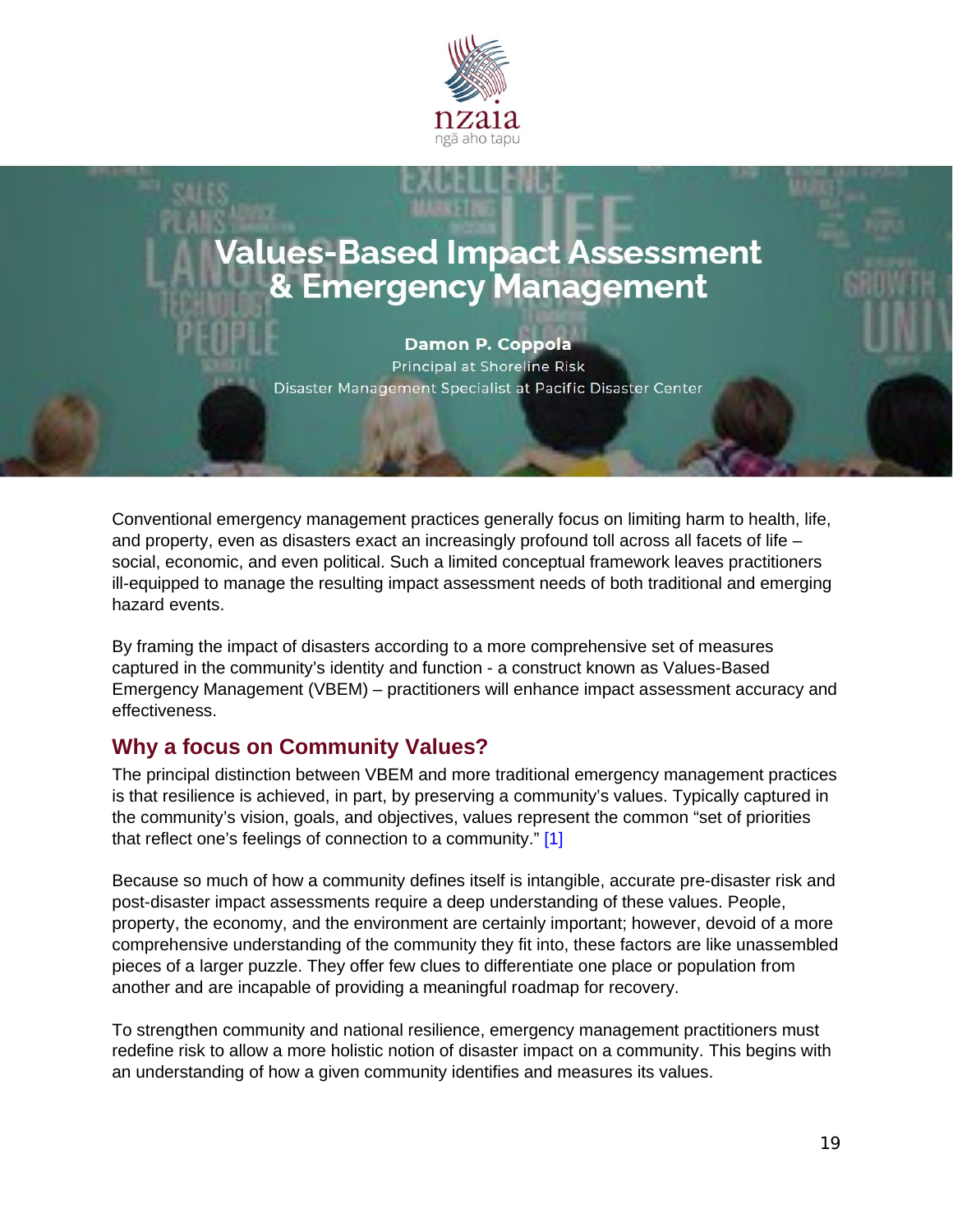

# **Establishing Resilience as a Policy Goal aligned to Community Values**

Although resilience is rooted in the concept of risk, there is no industry-standard definition for this term. Common among the many variants is the idea that risk is the product of two factors: 1) the likelihood that an adverse event will occur; and 2) the consequences that would result. This can be represented as follows:

#### *Risk = Likelihood X Consequence* [\[2\]](https://www.nzaia.org.nz/damoncoppola.html#_ftn1)*,*[\[3\]](https://www.nzaia.org.nz/damoncoppola.html#_ftn2)

Despite its ubiquitous use as a planning basis [\[4\],](https://www.nzaia.org.nz/damoncoppola.html#_ftn3) this measure fails to recognize that preserving community viability is the ultimate resilience motive. It is no doubt important to know how many buildings floods inundate or earthquakes topple, or the number of people drowned or crushed in such events. But if asked to define one's community, a person is less likely to inventory buildings and cite demographics than to describe its geographic setting (e.g., coastal or lakeside), its culture (e.g., an artists' enclave or a community of immigrants), its industry (a mining or farming community), or its social proclivities (e.g., environmentally-conscious or physically-active), among other intangible factors.

Communities take shape around visions from which community members can find purpose. Such visions and the values they represent are generally complex and collective (shared by community members). While it is perhaps difficult for individual community members to describe or list them all, these intangibles are fundamental to identity and inarguably valid. The loss of community character, culture, and identity, more so than any loss of a building or a person, represents a significant existential threat (which is not to suggest that human life is not valuable).

Past impact assessments have been hindered by a notion that community identity exists in the physical inventory of people, buildings, and infrastructure. This was evident in the aftermath of Hurricane Katrina, for instance, when many questioned whether it made sense to rebuild New Orleans considering the number of people who had died, and the property damages sustained. However, community leaders rejected these claims on the grounds that New Orleans holds irreplaceable value in its culture, its music, and its history – all of which lack alternatives. They argued that the city's culture must be recovered and retained, even if buildings and people continue to be threatened. Washington Post writer Adam Kushner captured these sentiments as follows:

#### *"New Orleans has no place in a cost-benefit analysis, because what it offers — what it adds to America — cannot be counted. Its value is avowedly sentimental, and it was folly to believe that a culture could be weighed in this way."[\[5\]](https://www.nzaia.org.nz/damoncoppola.html#_ftn1)*

While culture may be discounted as sentimental or impossible to monetize, it is just one of many intangible factors driving community identity. In practice, when communities are stressed, resilience quickly becomes a matter of protecting the unique way of life the community offers. The concept of a community represents the sense of belonging and purpose residents cannot find elsewhere. Its appeal forms the basis of financial and economic value - of homes, of salaries, of investment potential, and much more.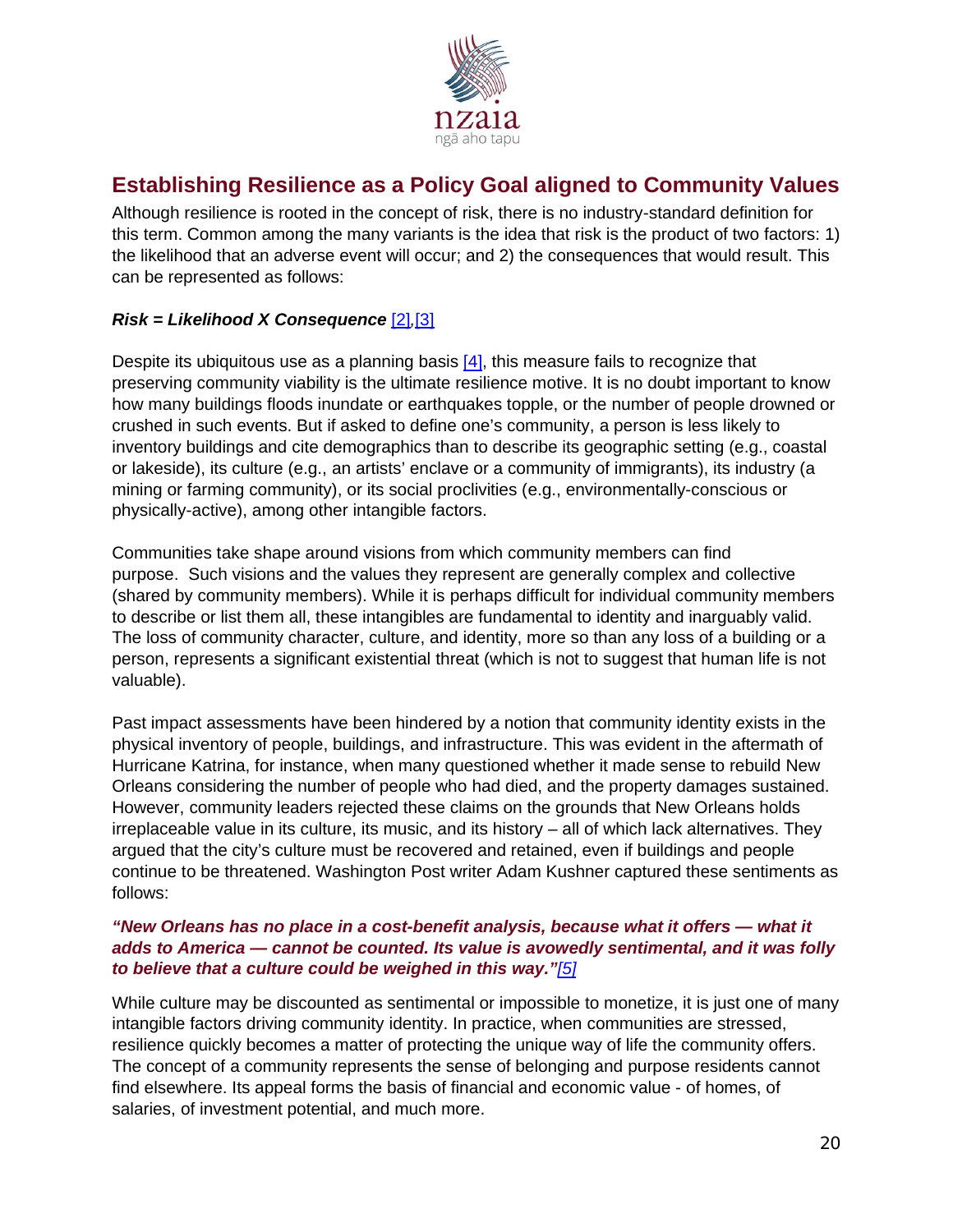

Many jobs, for instance, are intimately linked to a community's representative notions - unique features or factors that have nothing to do with the property or people quantified in traditional risk measures. Residents of oceanside communities choose to live with the threat from multiple major hazards not because they are blind to such threats but rather because they find irreplaceable value in closeness to the water. Coastal homes, moved 10 miles inland, would lose considerable appeal if all other factors remained constant.

There exist models that enable us to better understand the drivers of community value, as captured in residents' collective 'needs and wants'. At the most basic level, there are physiological needs that include affordable and safe food, clean air and water; shelter; and clothing. Our second-level needs focus on sustainment of life and survivability, and include employment, physical safety and security, and health. Together, these represent the basic needs of any society. Where community differentiation becomes more apparent is in how the community vision, goals, and objectives matches residents' higher-level expectations (what we might consider their 'wants'). This could be the enjoyment of family, the ability to form friendships, to participate and contribute to the community, or achievement of self-respect and self-actualization. Abraham Maslow captured this progression in his ['Hierarchy of Needs.](https://en.wikipedia.org/wiki/Maslow%27s_hierarchy_of_needs)'



Maslow's Hierarchy of Needs

Our understanding of long-term community resilience must therefore consider the full scope of *what is at risk* if it is to effectively drive disaster management activities (including impact assessment). In the private sector, this is accomplished by defining risk not in terms of loss probabilities or impacts but by the achievability of objectives.